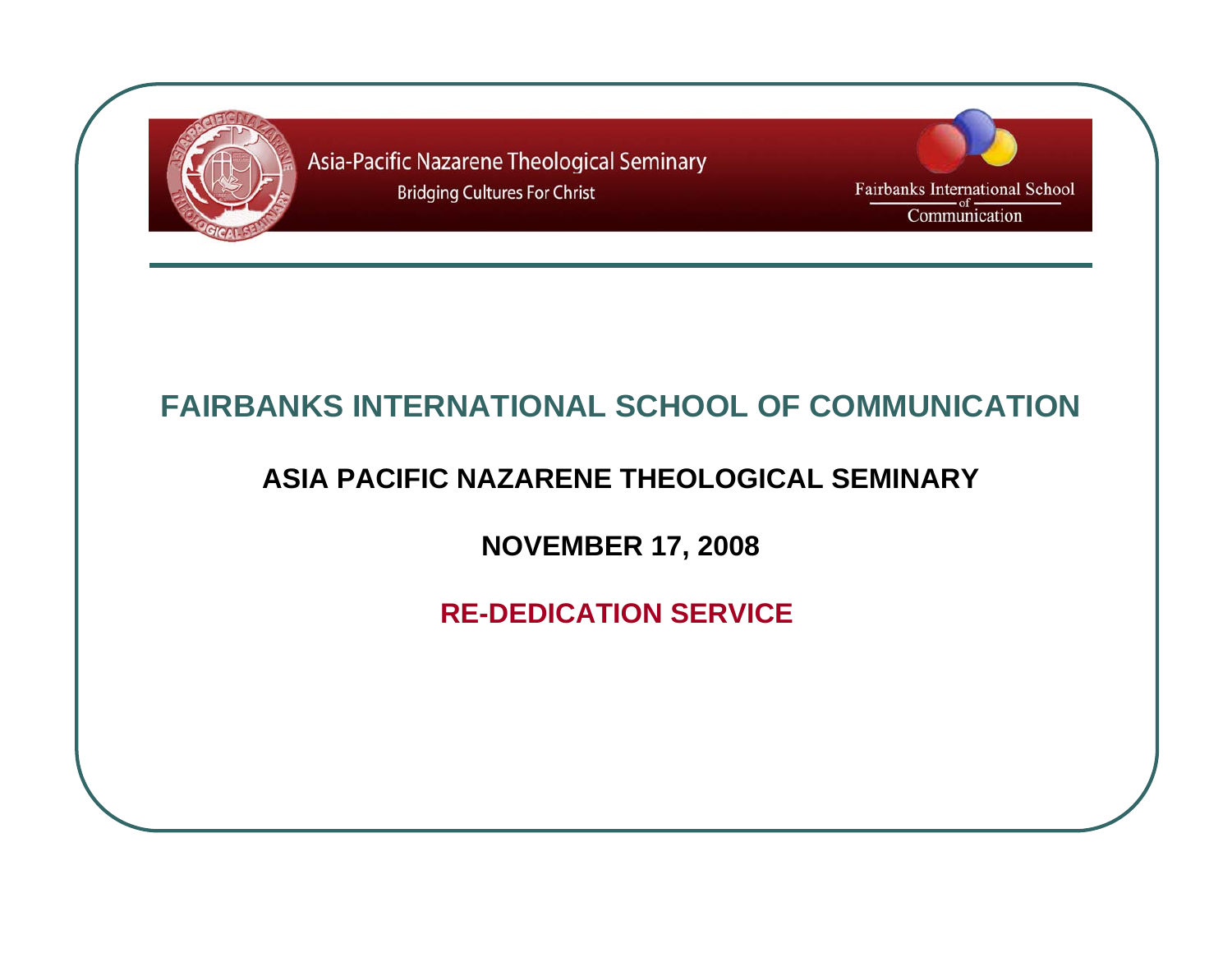

Fairbanks International School Communication

# **INTRODUCTION**

- 1985
- Pastors with radio programs
- People groups not accessible to missionaries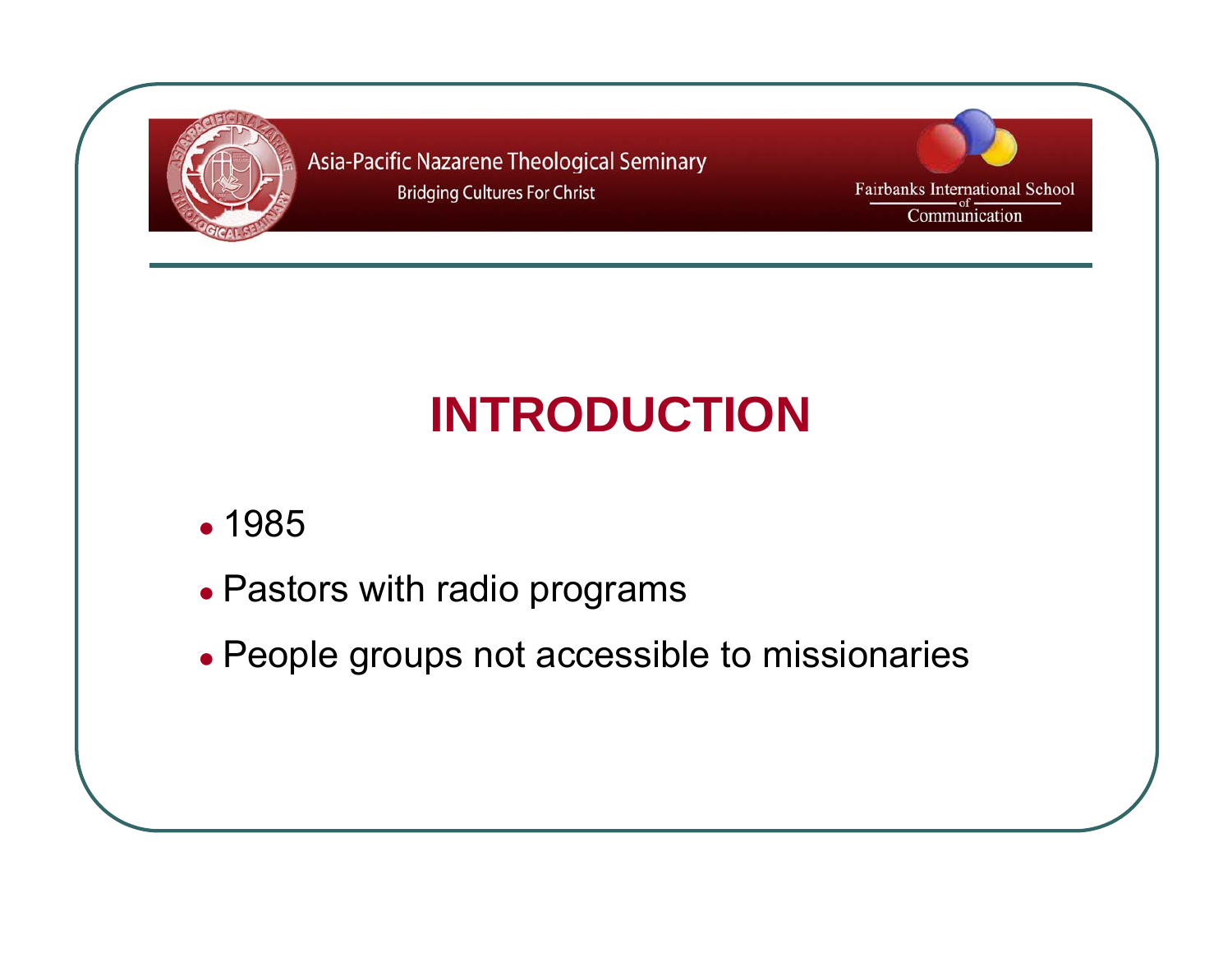



### **MISSION**

"… equipping pastors, missionaries and media professionals to effectively communicate Christ in Asia the Pacific and around the world."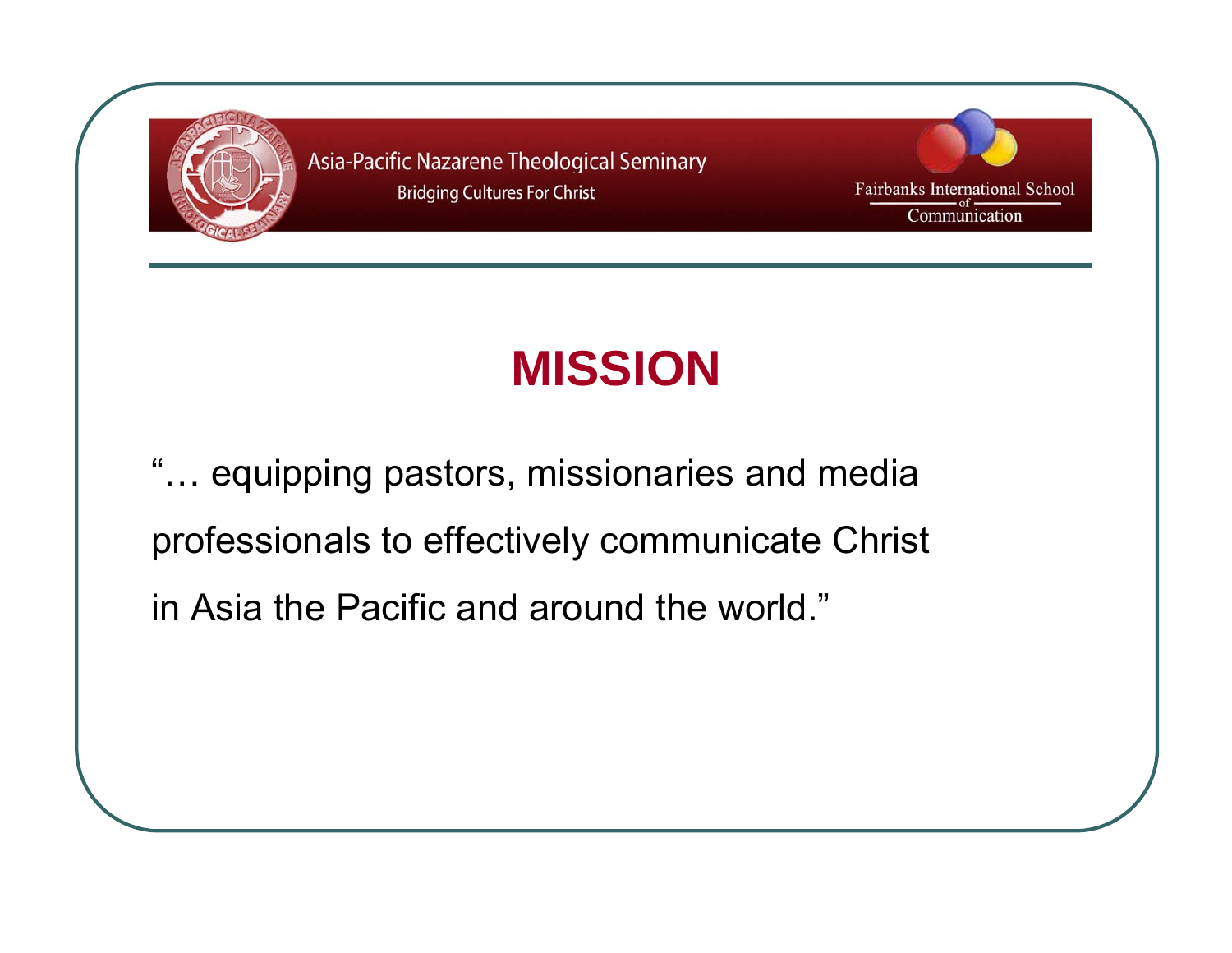

Fairbanks International School Communication

### **PARTNERSHIP**

The outstanding faculty of the Asia Pacific Nazarene Theological Seminary in partnership with the phenomenal staff and facilities of the Asia Pacific World Mission Communication Center.

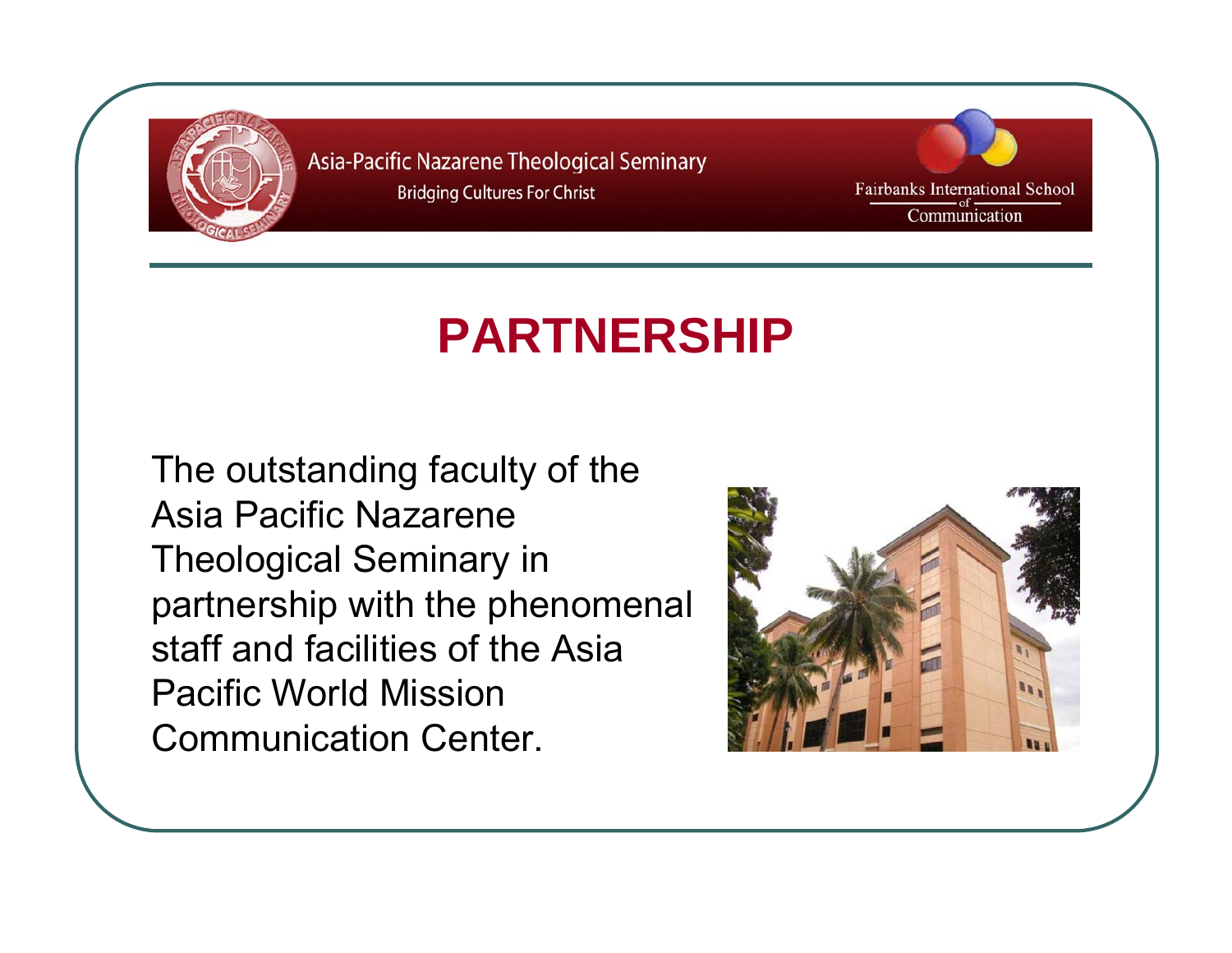

Fairbanks International School Communication

### 30 SECOND MEDIA VISUAL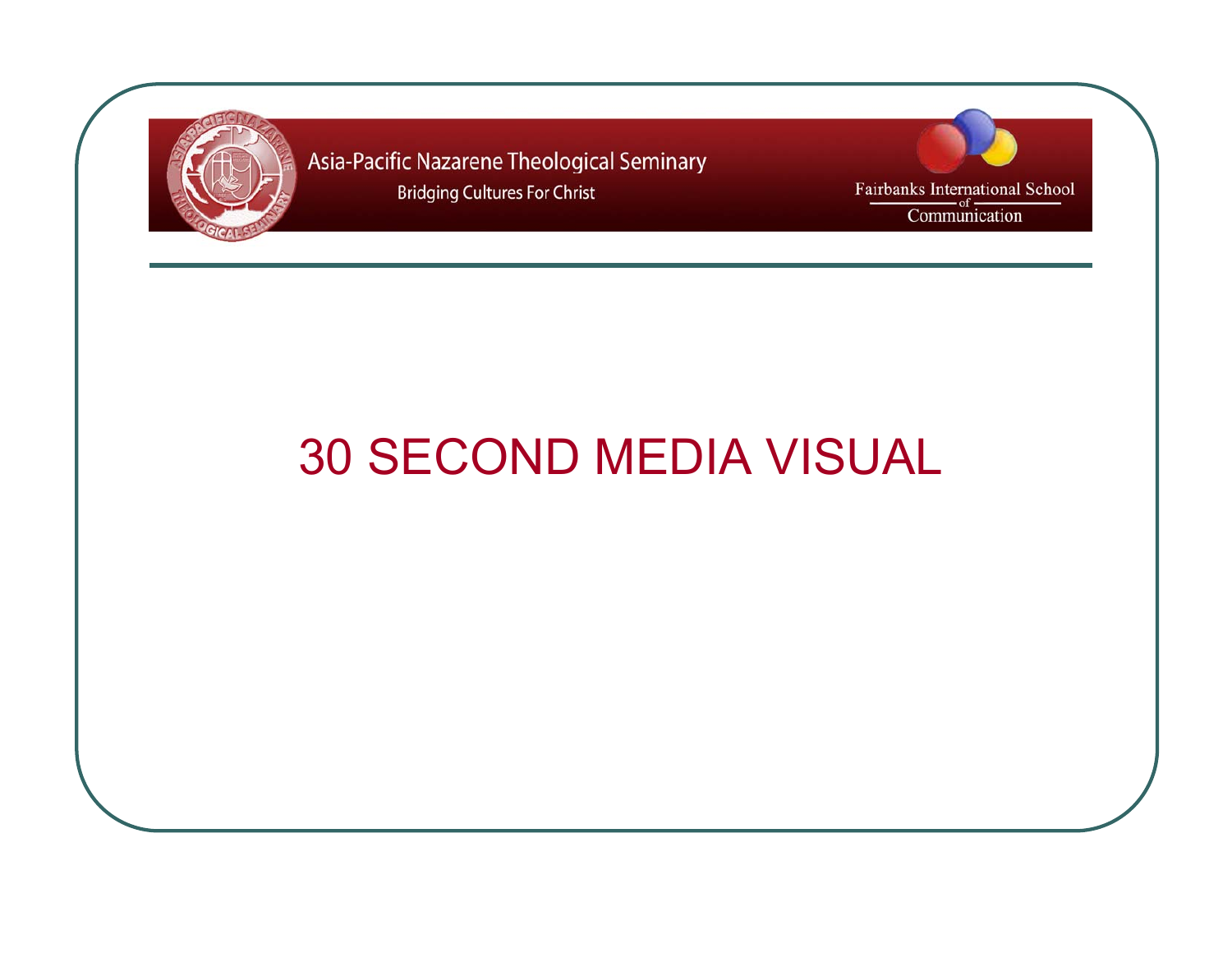



### **A TWO WAY STREET**

Leaders who are gifted and trained...



• for pastoral and teaching ministries;

• in mass and graphic arts communication.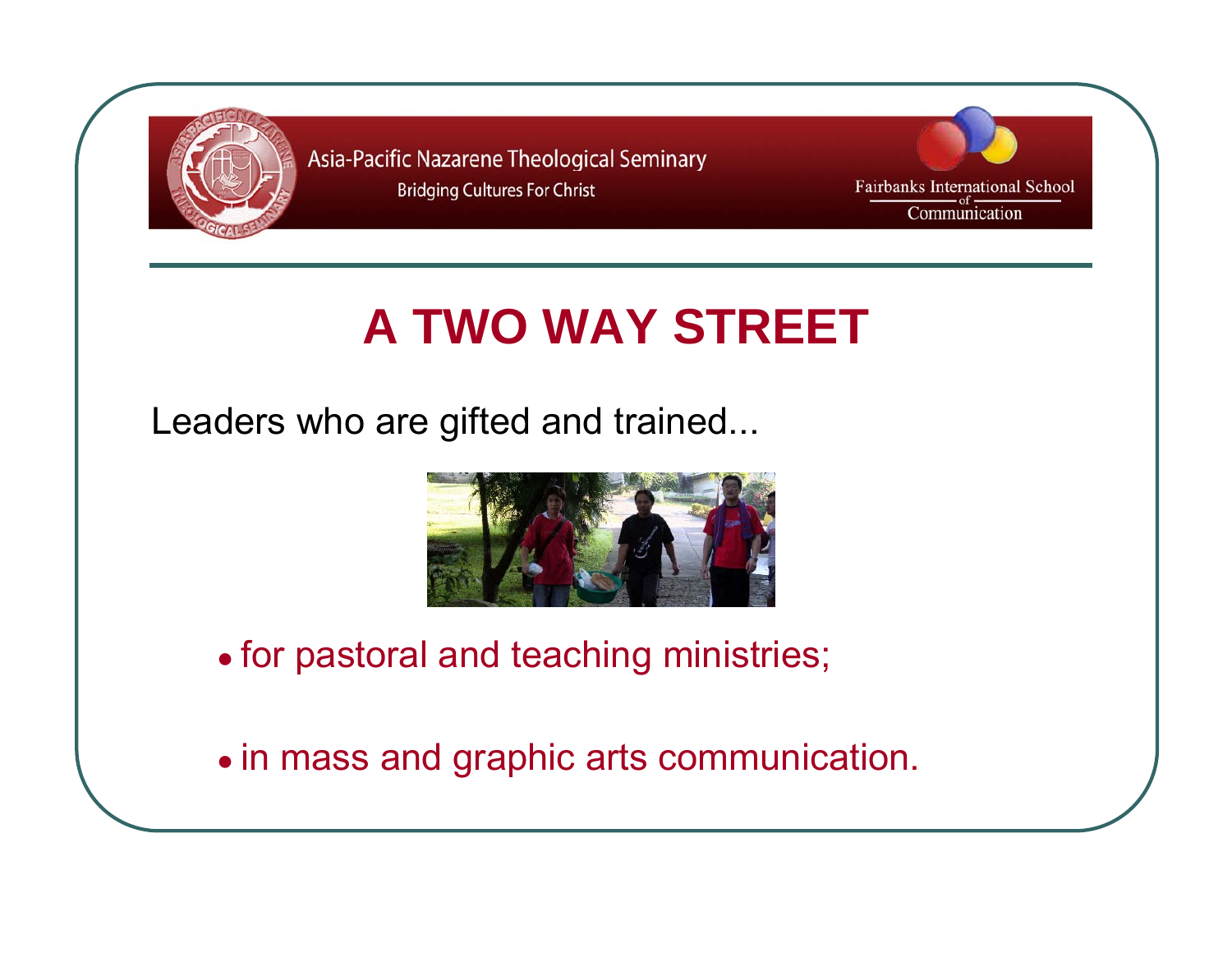

Fairbanks International School<br>Communication



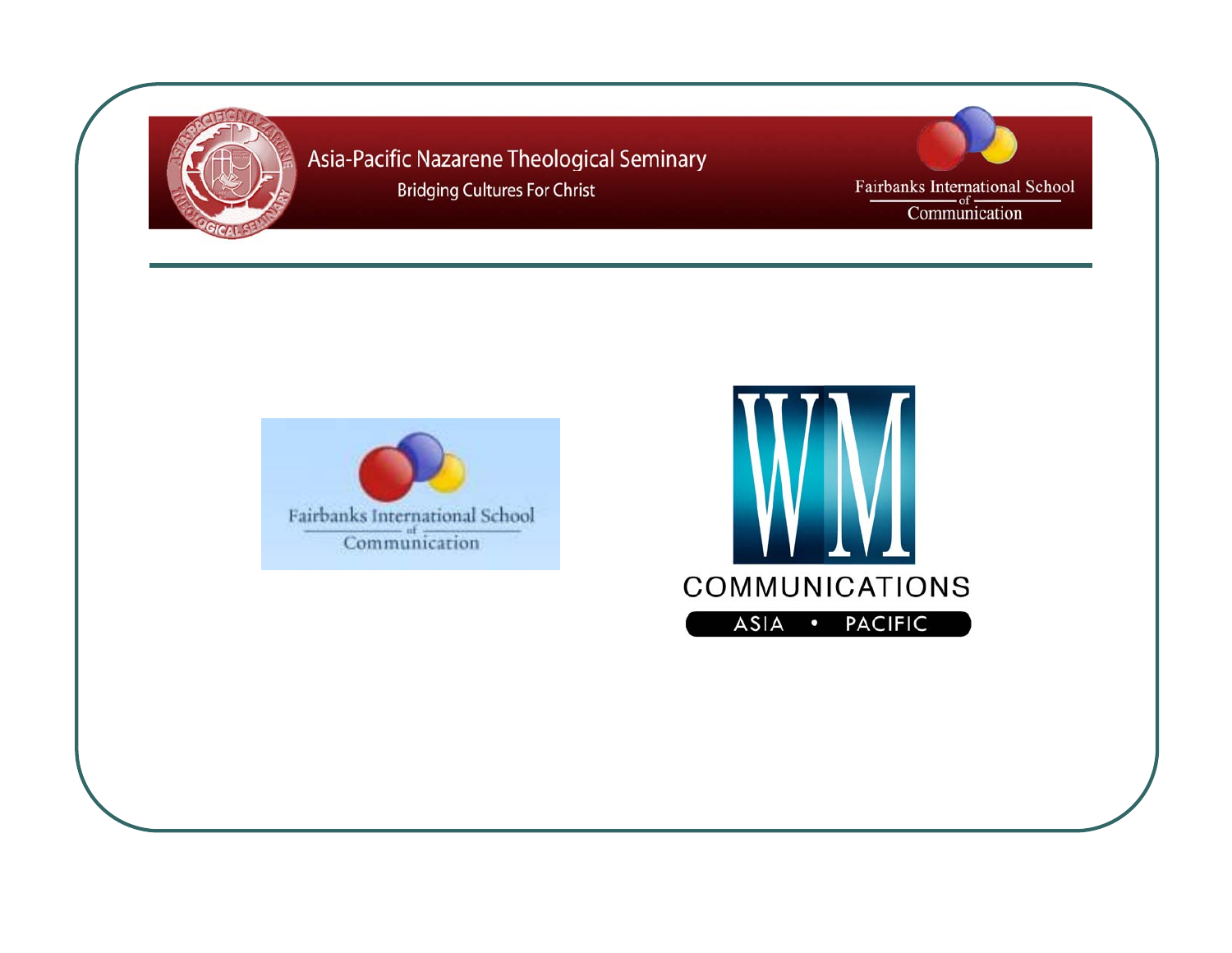



### **THEORY AND PRACTICE**

Biblical theology and communication theory must be married to practical ministry…

- $\bullet$  in the local churches
- in the media departments of companies
- in the communication units of organizations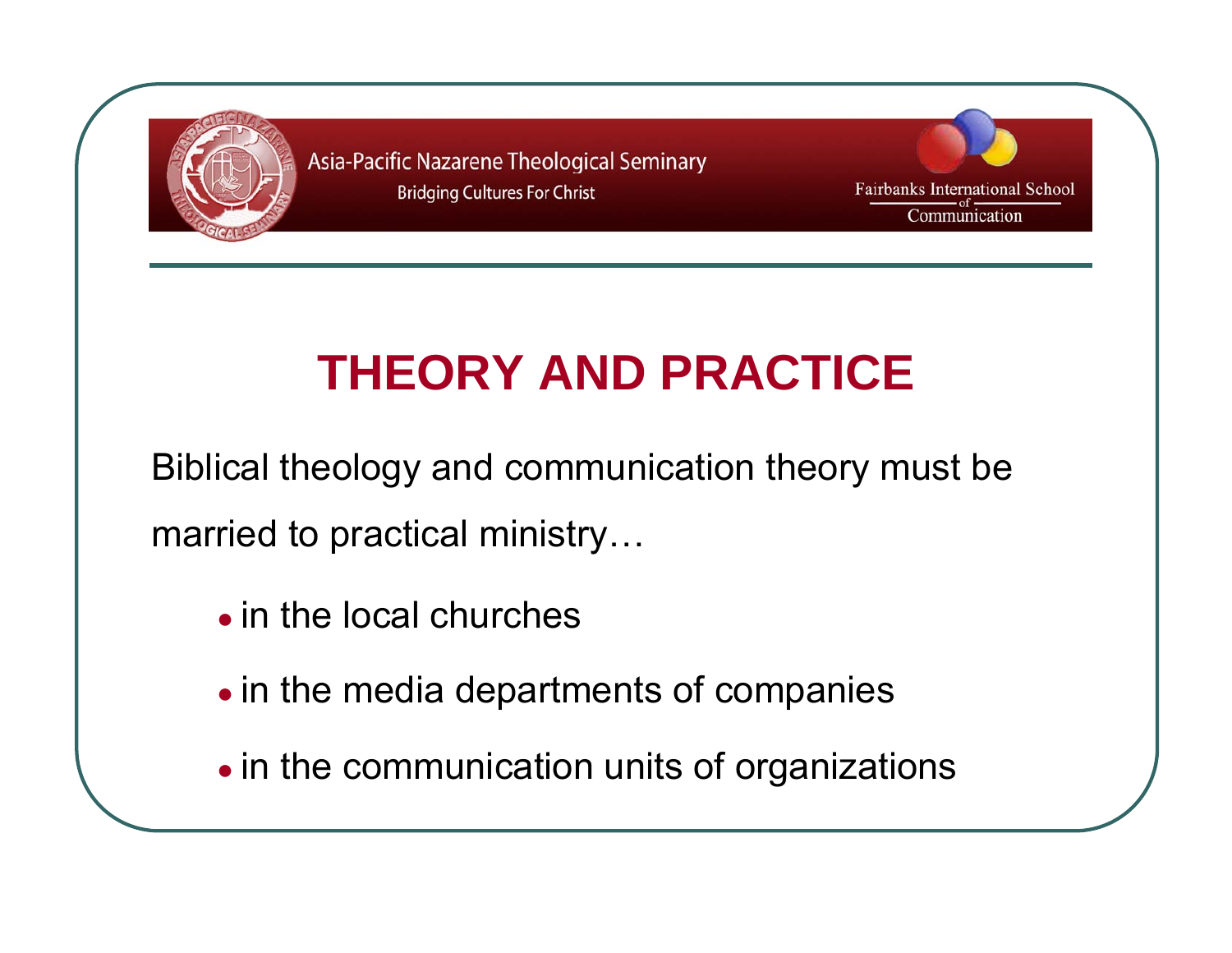



### Needed: background in the practical use of media tools in ministry...

- using radio
	- television
		- internet
			- PowerPoint
				- church presentation software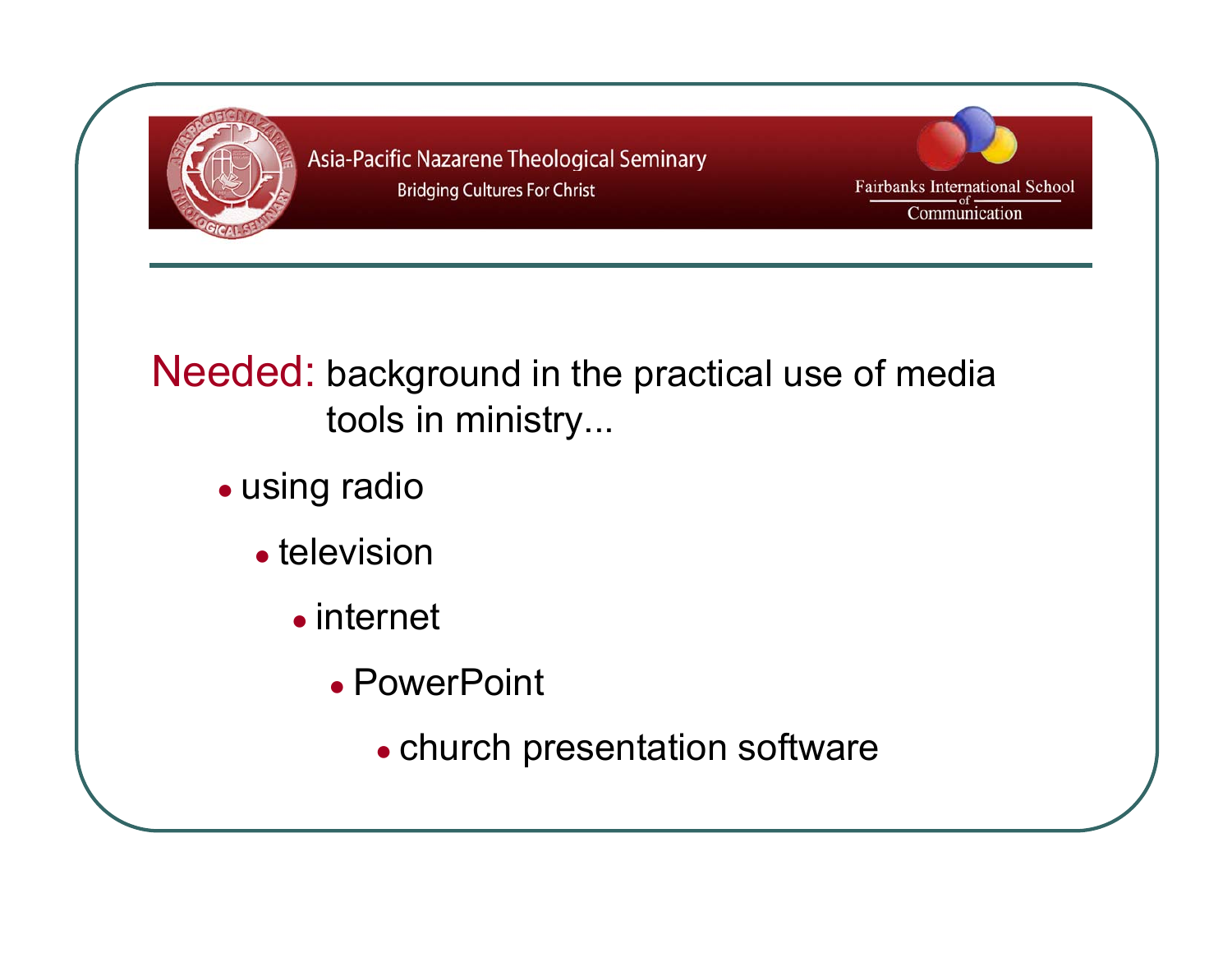



### **FISC AND DISTANCE EDUCATION**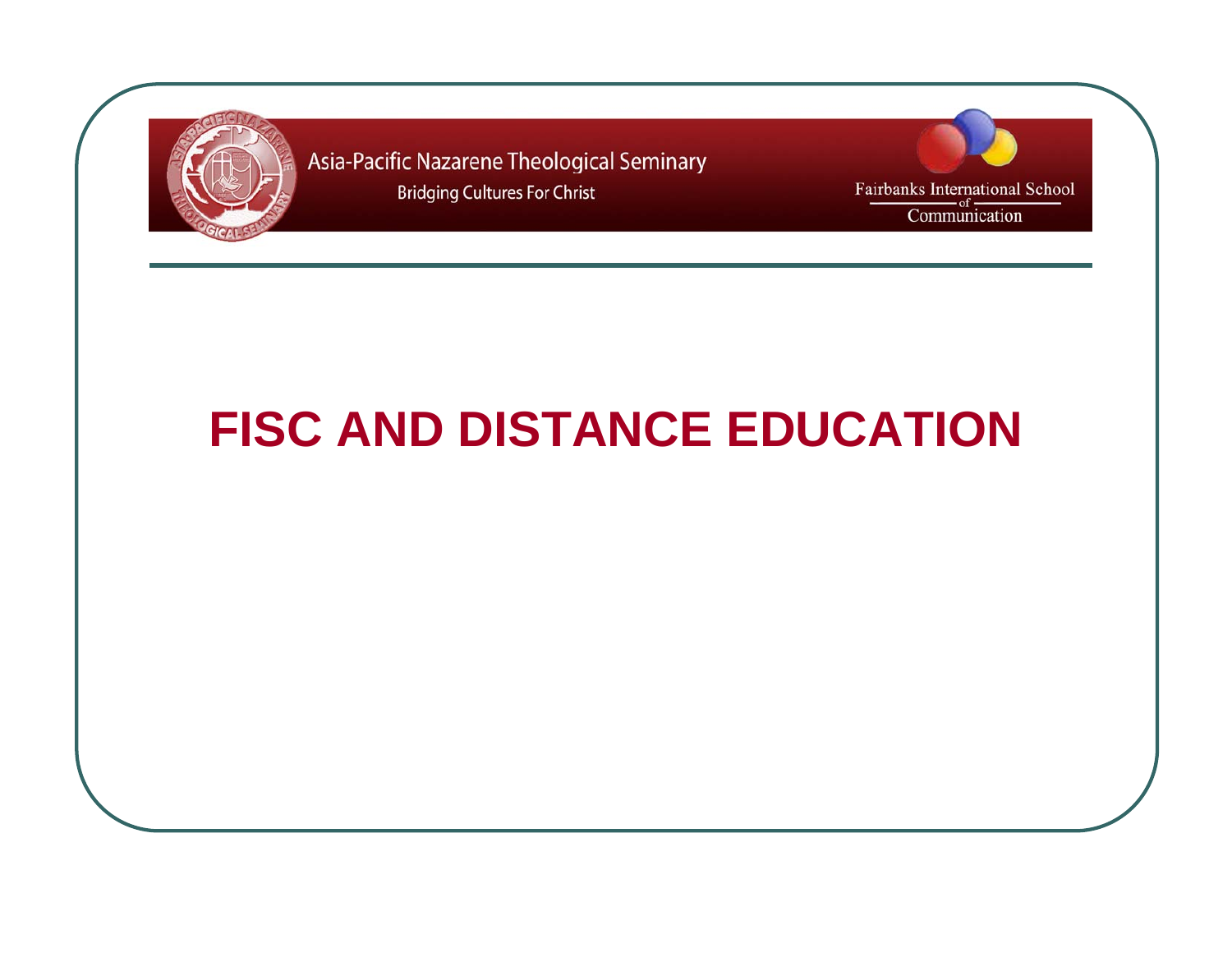



### **IMMEDIATE NEEDS**

Some of our immediate needs include:

● International Conference Center (NCEE 4th floor, \$50,000)

● Faculty Development Funding (\$20,000/ year, total of \$80,000 for four years)

- Four FISC Offices and Facilities (NCEE 4th floor, \$20,000)
- Student Scholarships (\$3,450/ one student/year)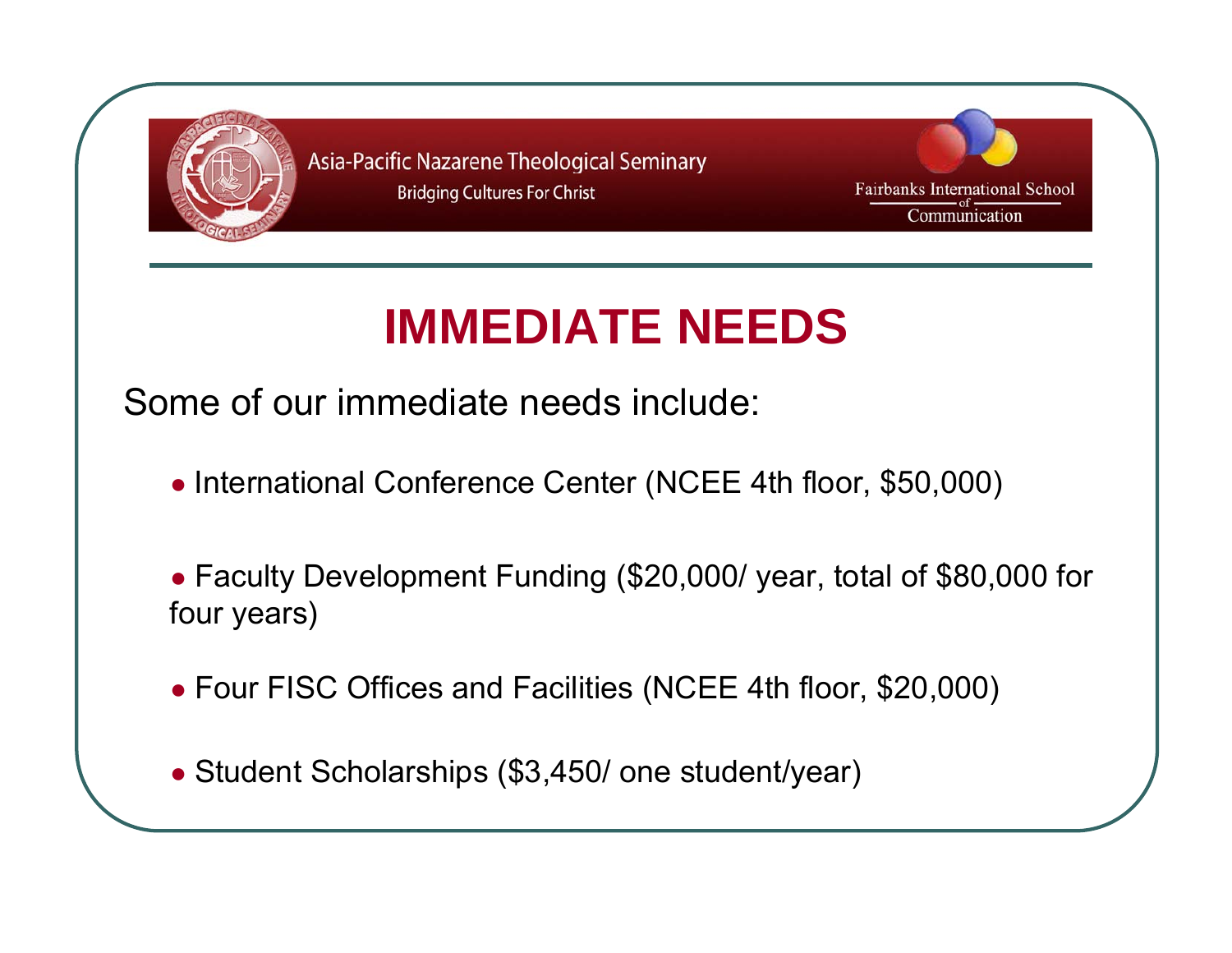



### **IMMEDIATE NEEDS**

- Individualized and Upgraded Media Lab (NCEE 4th floor, \$10,000)
- Strengthen Library Resources (\$30,000)
- Lectureships and Visiting Professors (\$10,000 / year)
- Hosting Regional Conference in Christian communication (\$20,000)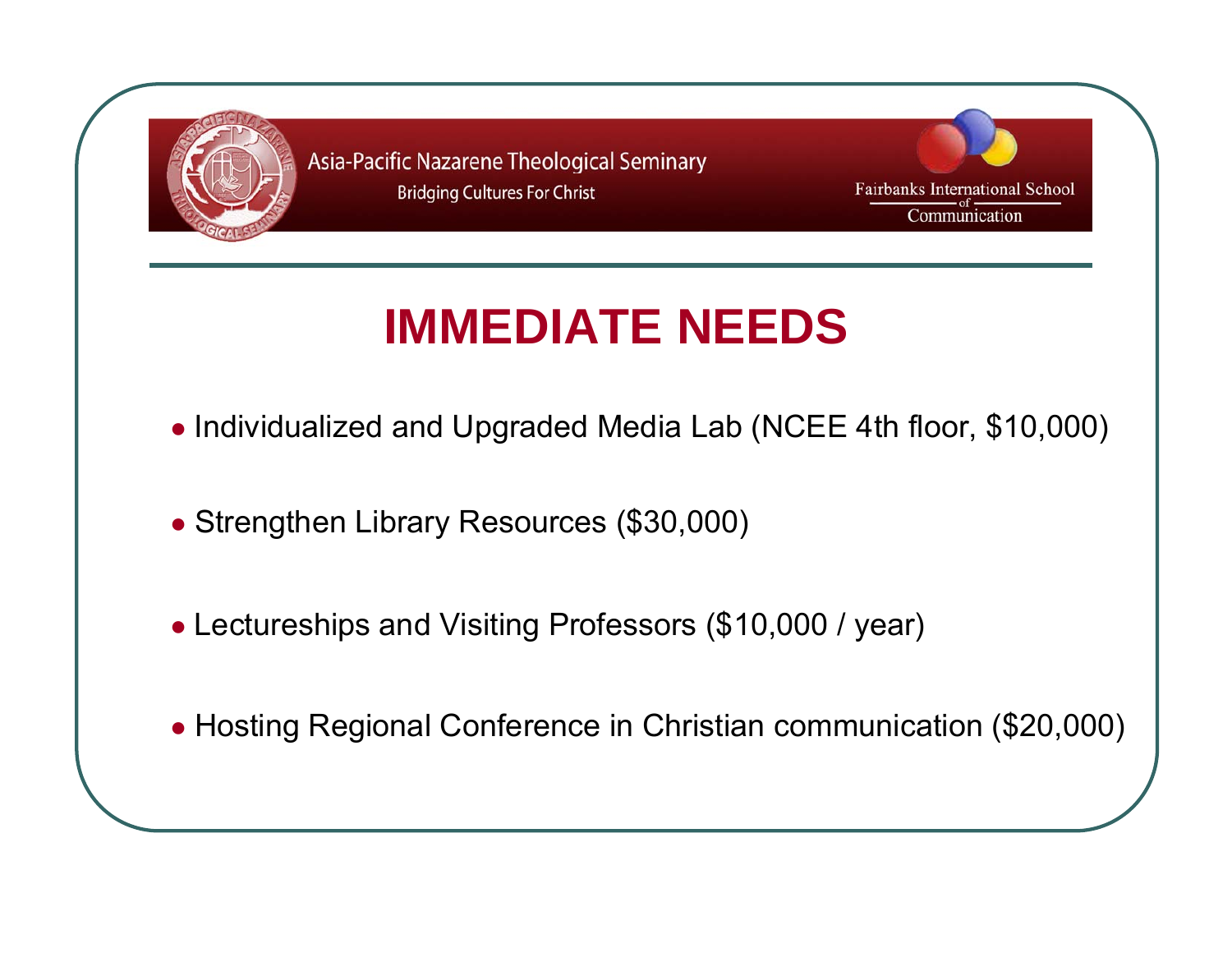

Fairbanks International School Communication

### **BIG DREAMS! GREAT FAITH!**

Our hope is in a Big God who inspires His people to respond to His plans! Our response must be, "YES."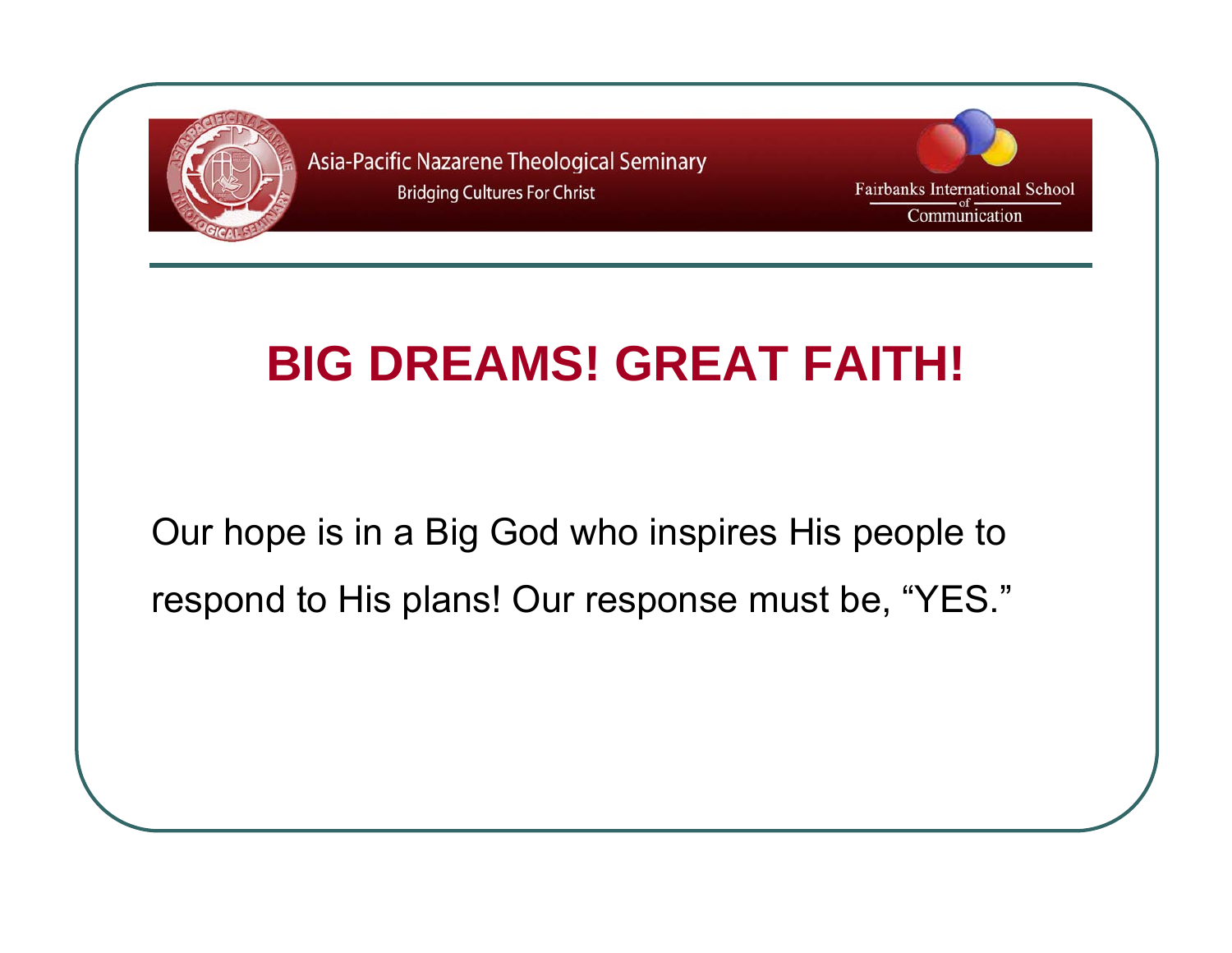

Fairbanks International School Communication

### **THE DESPERATE NEED:**

Committed and gifted graduates to be mediaminded ministers and future media producers.

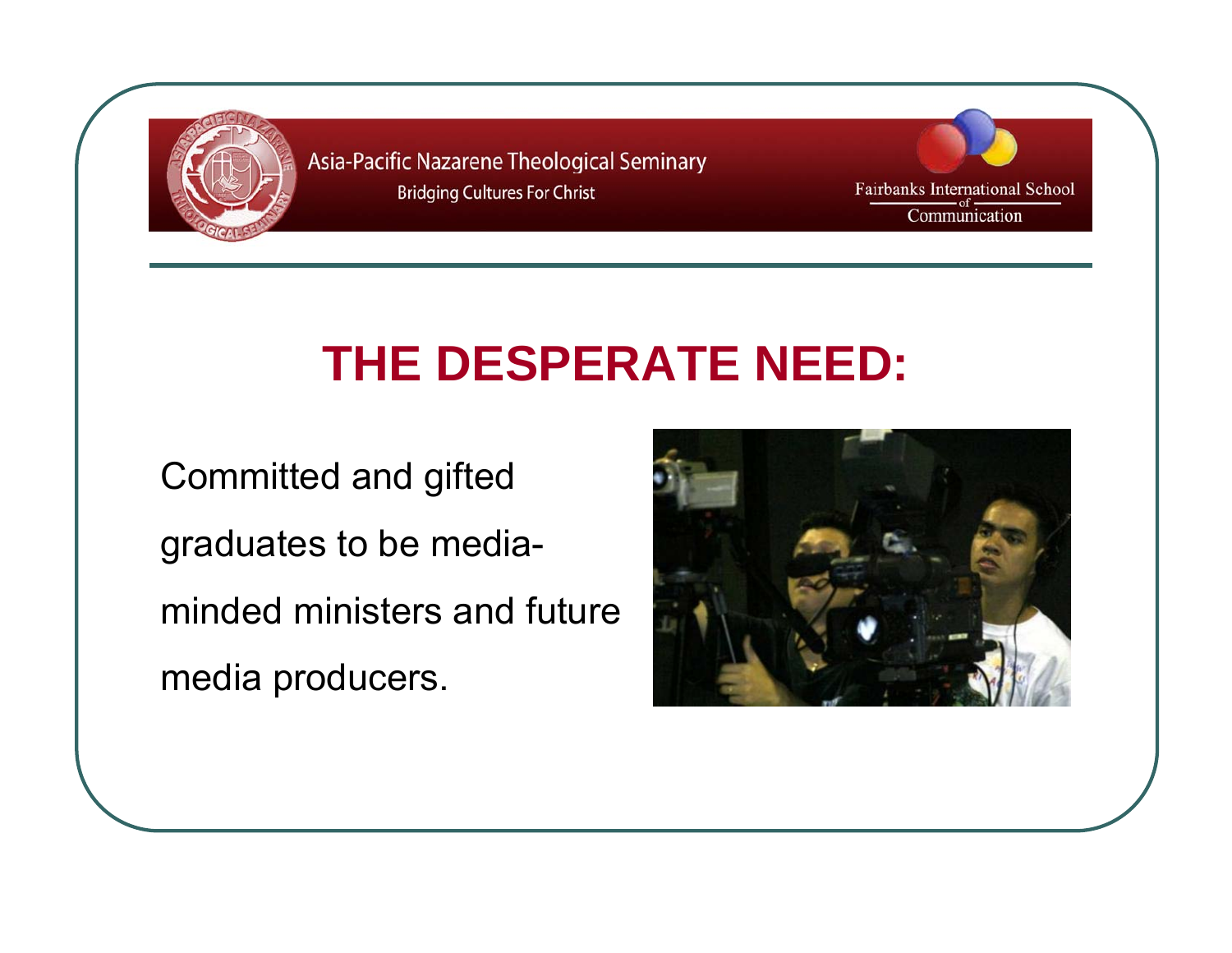



# **THE DESPERATE NEED:**

- well trained
	- highly qualified
		- culturally sensitive
			- spiritually mature
				- spirit-filled Christians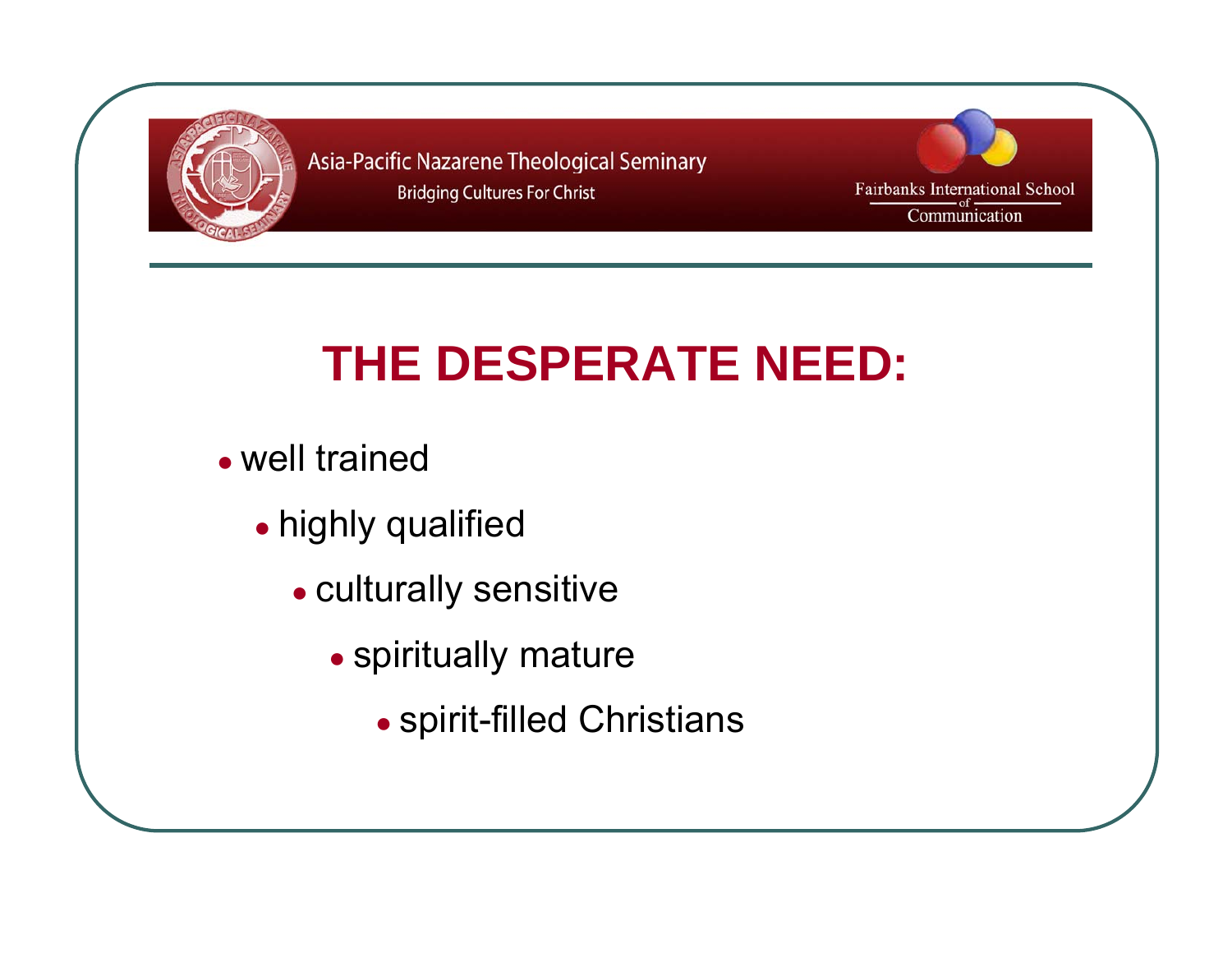



### Students who depart from APNTS to

- pastor our churches
	- teach in our schools
		- lead our denomination
			- and influence media organizations

Nurtured in the best of the our theological tradition and the best in communication theory and practice.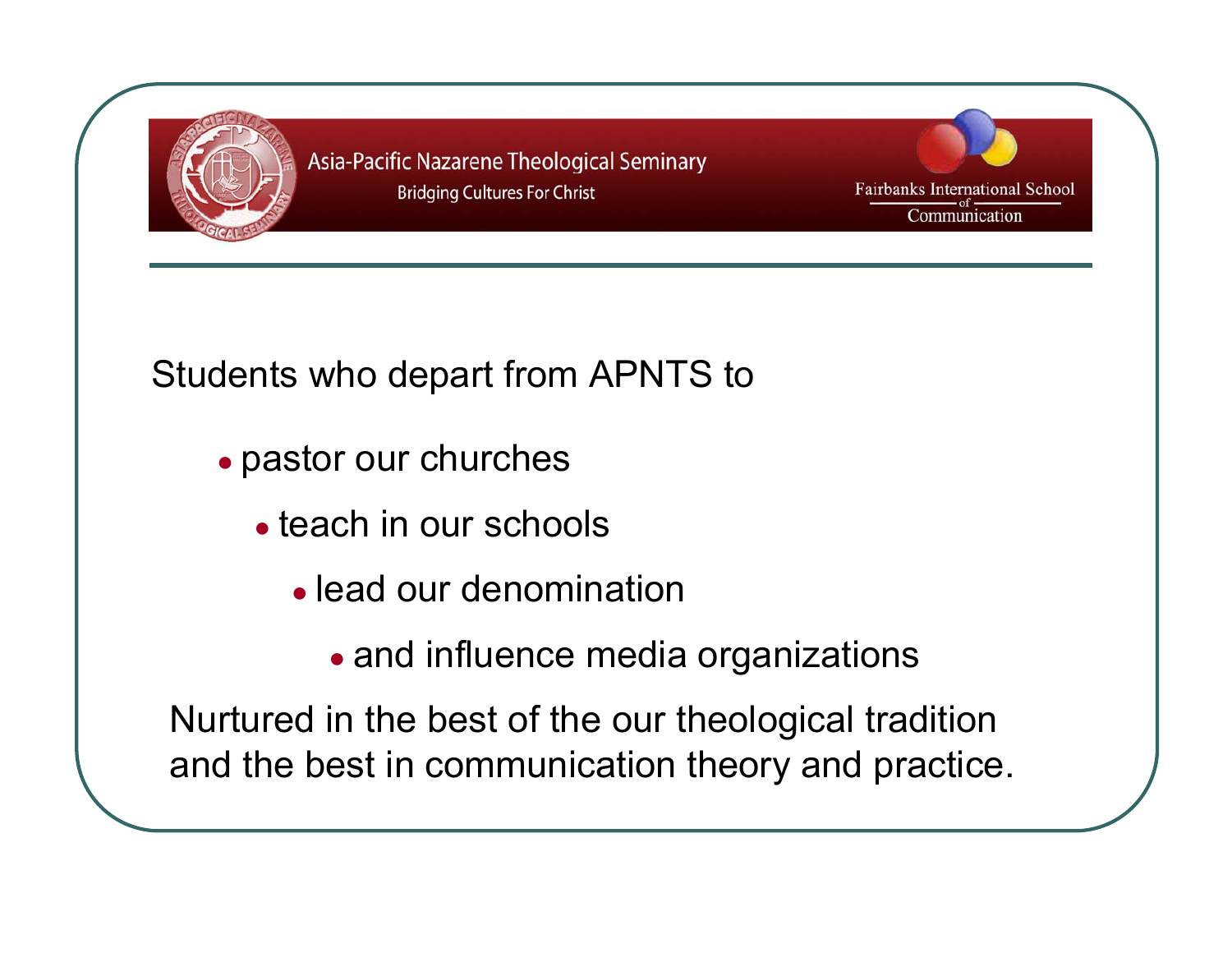

- **The Great Commission** —to go and make disciples in the nations;
- **The Great Commandment** —to love the Lord our God with all our heart, soul, mind and strength, and our neighbors as our self; and
- **The Great Conviction** —that there is only ONE God and ONE mediator between God and man, the person, Jesus Christ.